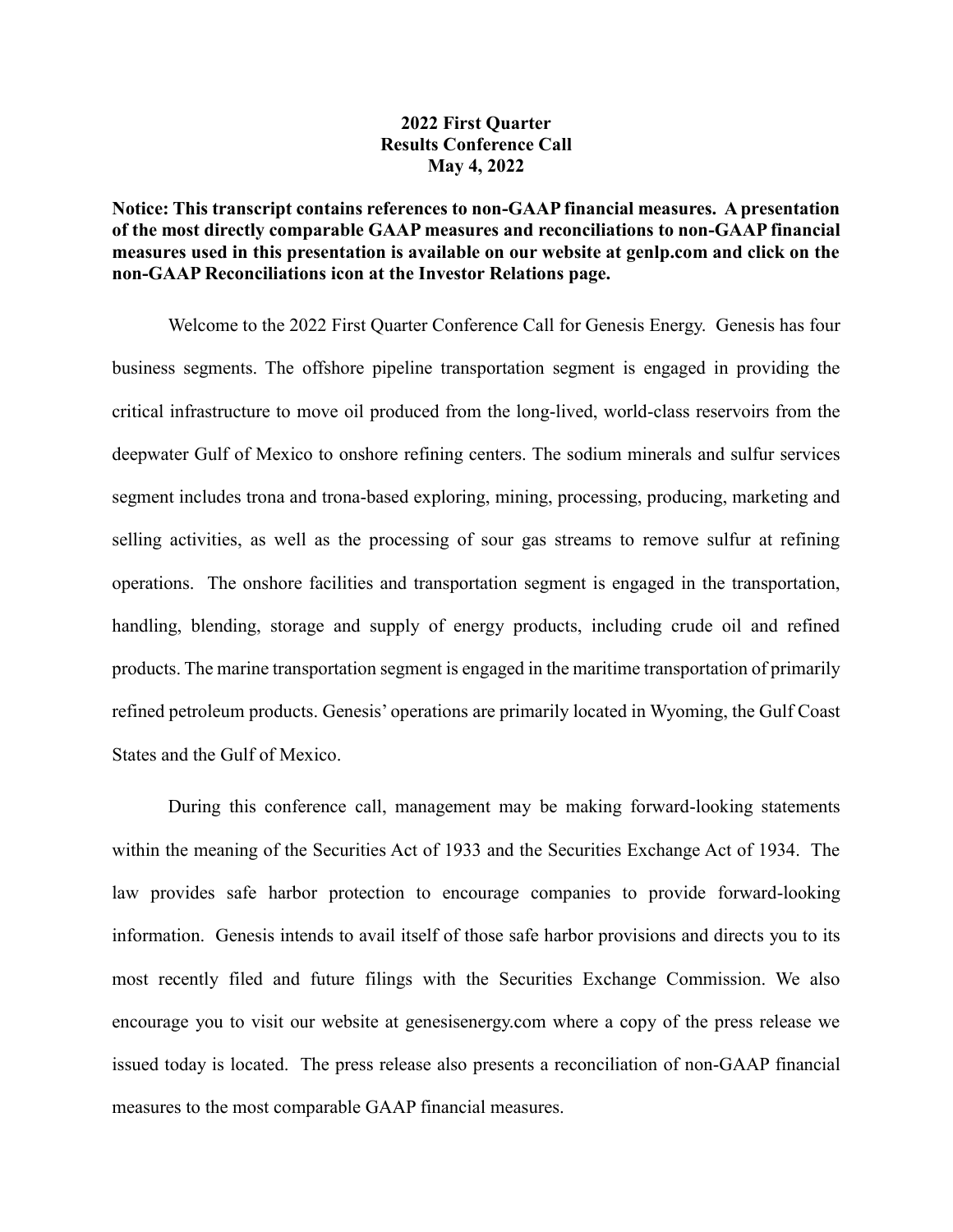At this time, I would like to introduce Grant Sims, CEO of Genesis Energy, L.P. Mr. Sims will be joined by Bob Deere, Chief Financial Officer and Ryan Sims, Senior Vice President – Finance and Corporate Development.

## **[Grant]**

Good morning to everyone and thanks for listening in.

As we stated in our earnings release this morning, the first quarter of 2022 was an exciting quarter for Genesis as the performance of our market leading businesses exceeded our internal expectations. Strong demand for soda ash drove increased prices in all of our markets, especially the export market, and we are starting to see activity levels in the Gulf of Mexico begin to ramp with first production from Murphy's King's Quay starting last month and first volumes from Argos just around the corner. We continue to see fundamentally driven momentum in our soda ash business which, when combined with the expected ramp in volumes on our Gulf of Mexico infrastructure, will continue to drive earnings growth and improving leverage metrics over the remainder of 2022 and into the years ahead.

I wanted to take this opportunity to provide an update on the new opportunities in the Gulf of Mexico that we have mentioned over the past several quarters. Today, I am excited to announce that we have entered into definitive agreements to provide gathering and transportation services for 100 percent of the crude oil production associated with two brand new, standalone deepwater upstream developments with a combined production handling capacity of some 160,000 barrels of oil per day, with first oil from both expected in the late 2024 or early to mid-2025 time frame.

In conjunction with these new upstream developments, we expect to spend approximately \$500 million dollars, net to our ownership interest, spread out over the next 3 years, expanding the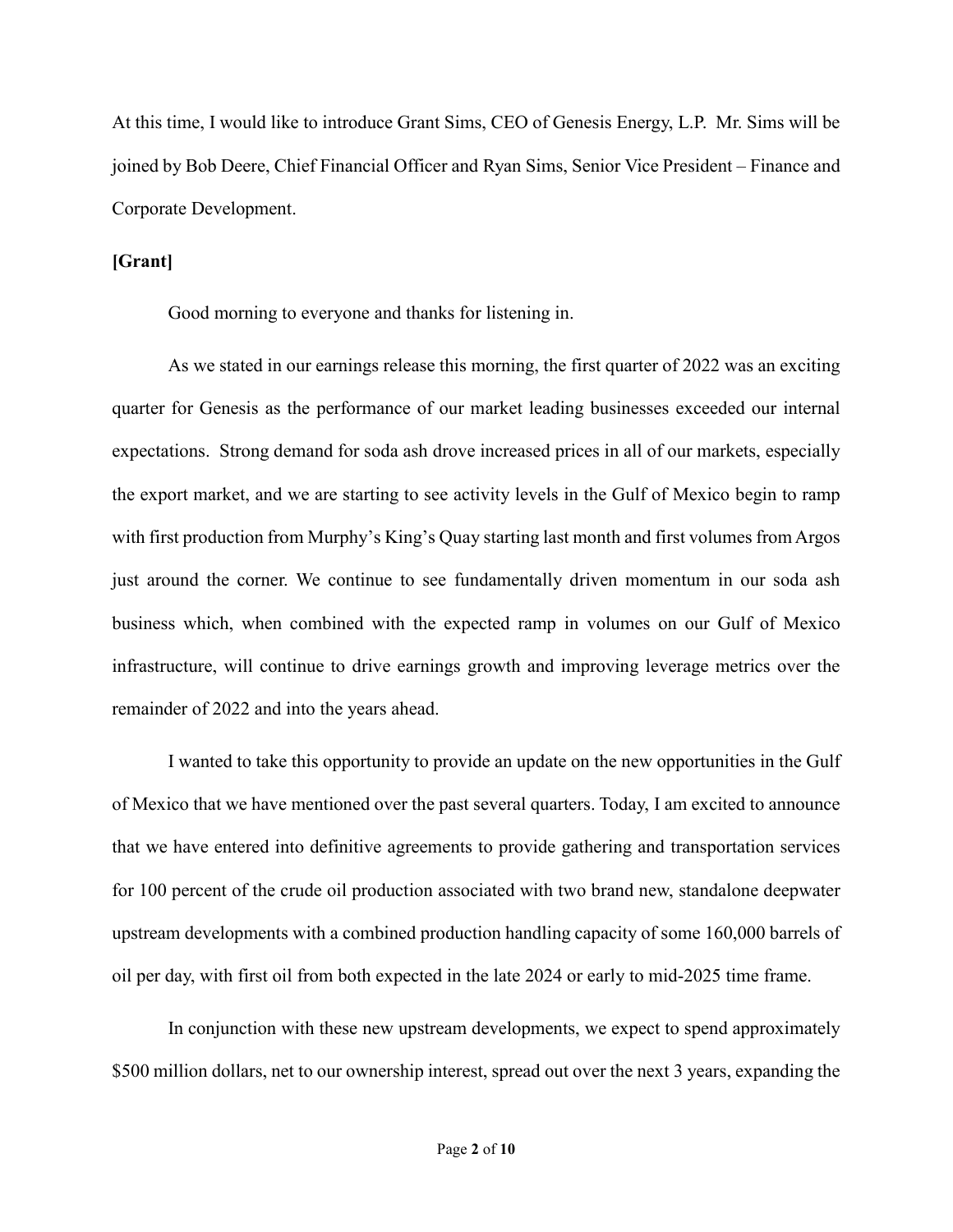capacity of the CHOPS system, as well as building a new 100 percent owned, approximately 105 mile, 20 inch diameter pipeline, what we call the "SYNC" pipeline, to connect one of the upstream developments to our existing footprint. Both of these new upstream developments include life-oflease dedications to our assets. Additionally, they both include long term take-or-pay arrangements that represent a roughly 5 times build multiple on a combined basis, which multiple would be closer to 4 times if the producers hit just seventy-five percent of their expected production profiles.

It's important to recognize that these calculated multiples assume absolutely zero other production or additional developments ever being tied into SYNC or CHOPS, which is totally unrealistic. In fact, we are already in early discussions with the operators of several additional new opportunities representing potentially some 150 thousand barrels a day of incremental production which more likely than not will seek to access at least a portion of this new capacity starting as early as 2024. These volumes are newly identified sub-sea tie-backs or secondary recovery operations like water-flood projects, designed by the operator to increase and/or extend the production handled at existing, stand-alone developments already connected to, or that can otherwise access, our pipelines to shore. We are also currently aware of at least one new standalone development that, if ultimately sanctioned, could potentially come our way.

Our new 100 percent owned SYNC pipeline will connect the Walker Ridge area of the Gulf of Mexico directly to the CHOPS system and the Garden Banks 72 platform with the Shenandoah development serving as the anchor production facility. The Shenandoah project, operated by BOE Exploration and Production, is located in Walker Ridge blocks 51, 52 and 53 and will have production handling capacity of approximately 100,000 barrels per day with first deliveries of oil anticipated in late 2024 or early 2025, and will be further transported to shore through our 64 percent owned CHOPS pipeline.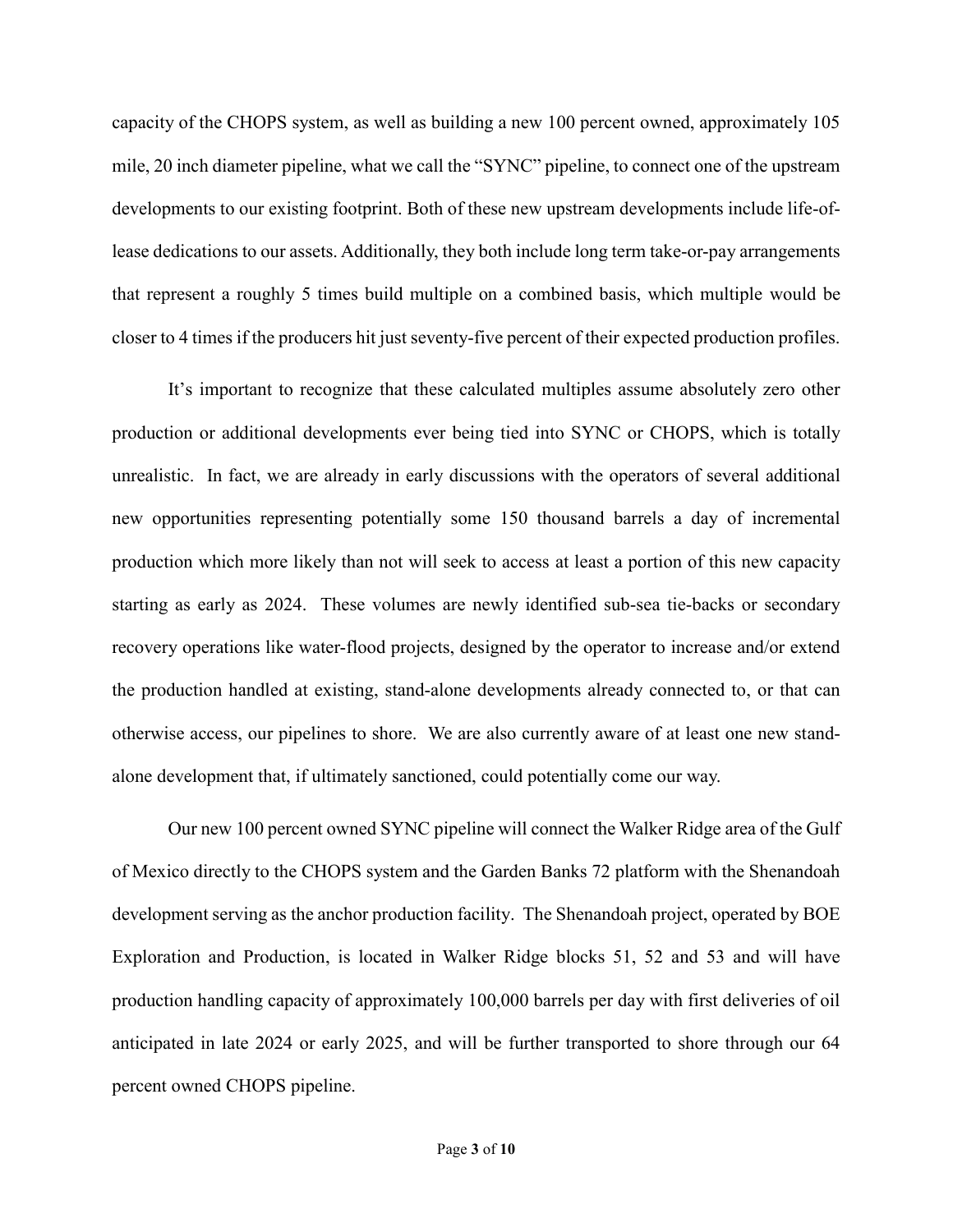The second upstream development, Salamanca, is operated by LLOG and located across multiple blocks in the deepwater area of Keathley Canyon with an expected production handling capacity of approximately 60,000 barrels per day and first deliveries of oil anticipated in early to mid-2025. The Salamanca development will be directly connected into our 100 percent owned SEKCO pipeline for further transportation downstream through our existing pipeline footprint. As we alluded to in our release, we have also entered into an agreement with LLOG to sell our idled Independence Hub platform to serve as the floating production system for the Salamanca development. The re-purposed Hub will not only accelerate the date of first oil and reduce the total development cost but will also reduce the environmental footprint of this development relative to the option of constructing a new deepwater production facility…a win-win situation for the producers and us.

The sale of the Independence Hub platform for gross proceeds of \$40 million dollars will result in a gain and a cash distribution of \$32 million net to our 80 percent ownership interest. These proceeds, when combined with the gross proceeds of approximately \$418 million we received from the sale of a 36 percent minority interest in the CHOPS system, have effectively allowed us to pre-fund the vast majority of the capital required to expand the capacity of CHOPS and construct the SYNC pipeline. We would expect to use increasing cash flow and availability under our senior secured credit facility to fund the capital expenditures over the next few years. In addition, we will receive project completion credit associated with the capital we spend over the next several years under our calculated leverage ratio for bank compliance purposes.

These two new upstream developments, along with the SYNC pipeline and CHOPS expansion represent a tremendous opportunity for Genesis. We are able to deploy capital at an extremely attractive multiple that is underpinned by life of lease dedications and credit-worthy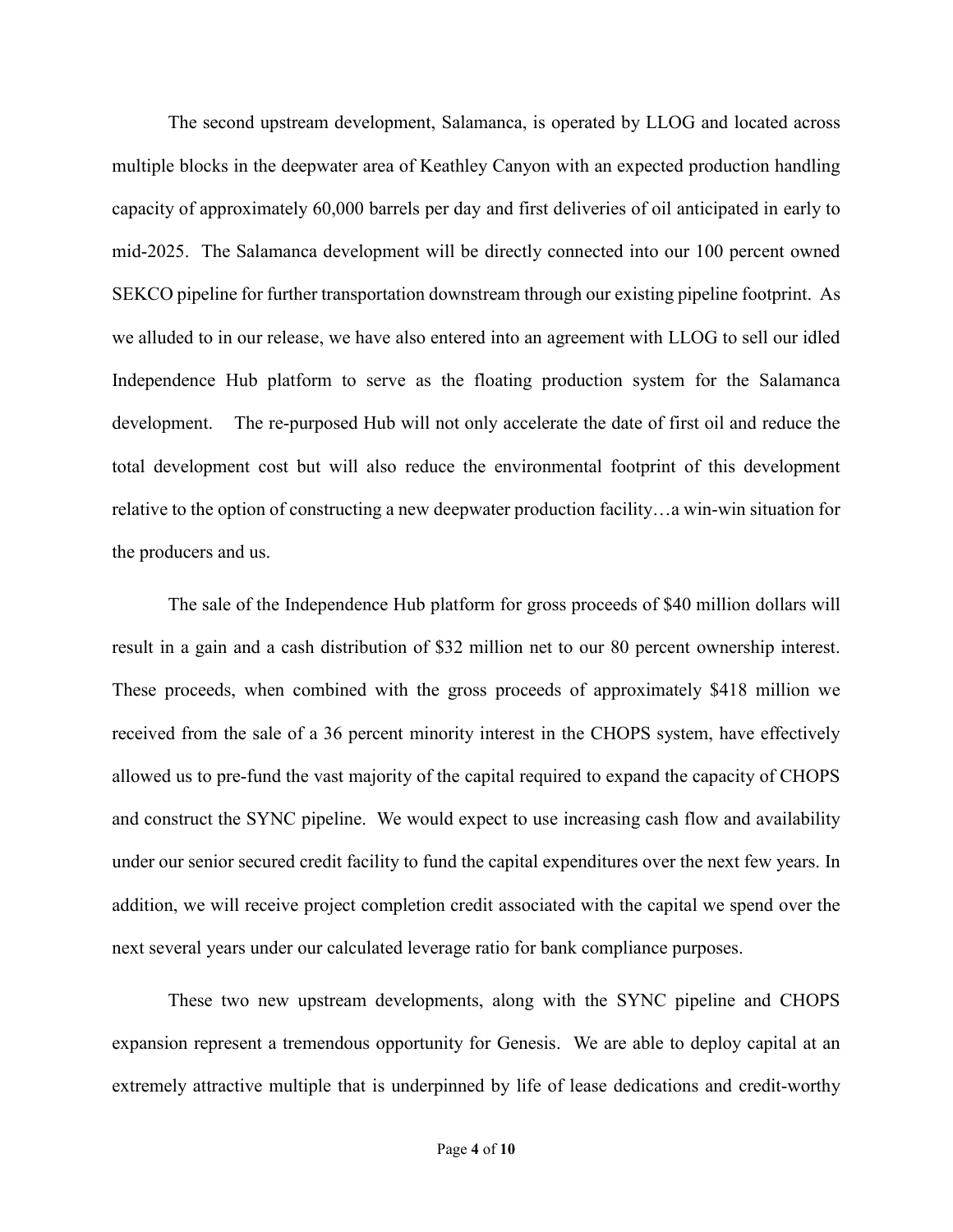take-or pay arrangements, much the same as our very successful SEKCO pipeline which was constructed some 8 years ago, and that quite frankly has already contracted two additional fields that were unknown at that time. By extending our reach geographically in the central Gulf of Mexico and adding capacity to the CHOPS system, both of which have effectively been underwritten by these two anchor developments, Genesis is well positioned to attract high margin incremental volumes to our industry leading network of offshore pipelines at little to no future capital ever required. I'd also point out that the realized margins per barrel, both on our laterals and on the Poseidon or CHOPS systems are increasing as we facilitate the gathering and transportation to shore from the very active central Gulf of Mexico deepwater areas as pipeline capacity becomes a dramatically more scarce commodity. We believe, and have demonstrated it time and time again, that these types of investments will provide long-term value to all of our stakeholders for many, many decades to come.

Now I will touch briefly on our individual business segments.

As we mentioned in our earnings release, the first quarter was challenging in our offshore business from an operational and mechanical point of view. In fact, relative to our expectations, we would estimate that quarterly margin in the first quarter was negatively affected by some \$8 million dollars. Most, if not all, of the issues we experienced have since been rectified and the second quarter, so far, is reflective of more normal and expected operations.

There is no doubt that the rest of 2022 will be exciting for us in the offshore. On April  $12<sup>th</sup>$ , Murphy announced that they achieved first oil at their King's Quay floating production system which is supporting their Khaleesi, Mormont and Samurai field developments in the deepwater Gulf of Mexico, and we have started to receive these volumes on our pipelines. Volumes from King's Quay are expected to ramp to its design capacity of some 85,000 barrels per day and 100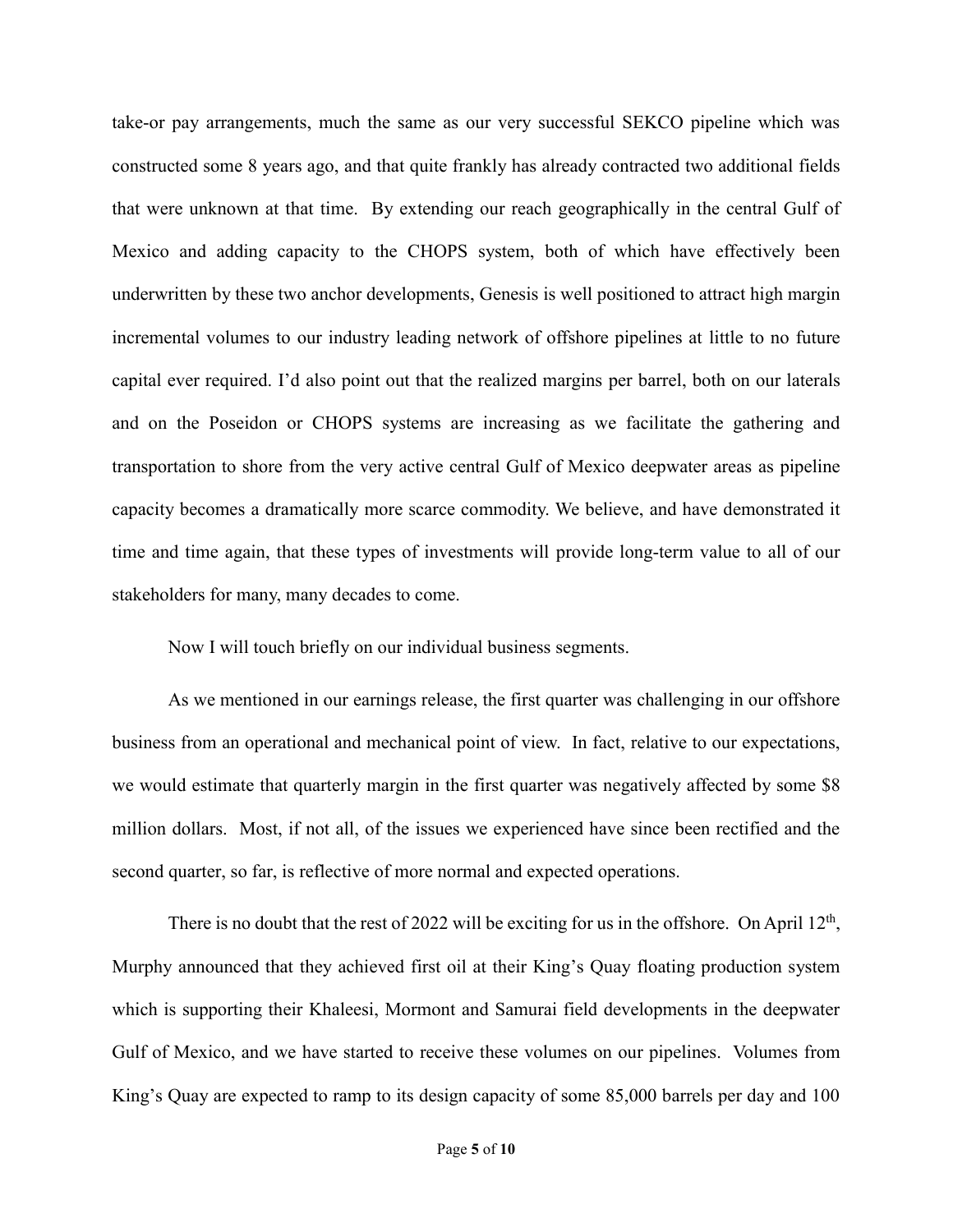million cubic feet of gas per day as incremental wells are connected in the coming months. As a reminder, we will handle these molecules some four times with all of the oil produced being gathered through our 100 percent owned Shenzi lateral and then split evenly between our 64 percent owned CHOPS system and our 64 percent owned Poseidon system for transportation to shore. In addition, all of the associated gas production will flow on our 100 percent owned Anaconda gas gathering system and then on our 26 percent owned Nautilus gas system for ultimate transportation to shore.

The second major project we expect to come on-line this year is BP's Argos floating production system, which is supporting their Mad Dog 2 development and remains on track for first oil in the third quarter. With a large number of wells pre-drilled, volumes from Argos are expected to ramp to its nameplate design capacity of 140,000 barrels per day over the subsequent six months or so after the date of first production.

King's Quay and Argos combined with Shenandoah, Salamanca and the newly identified opportunities I referenced earlier all coming on within the next 4 or 5 years, represent a tremendous runway of additional growth in volumes, and importantly, significant incremental financial performance that we expect to see from our Gulf of Mexico franchise in the coming years.

Turning to our sodium minerals and sulfur services segment, we continued to see robust demand for soda ash across the globe and specifically in our export markets. The market for soda ash worldwide remains very tight and is leading to strong soda ash pricing in all of our markets. We are starting to see the real effects of strong demand and soda ash supply being impacted by a net decrease in global supply we mentioned last quarter, when a 1.3 million ton synthetic production facility in China closed at the end of 2021.

According to our analyses as well as third party reports, for the global supply and demand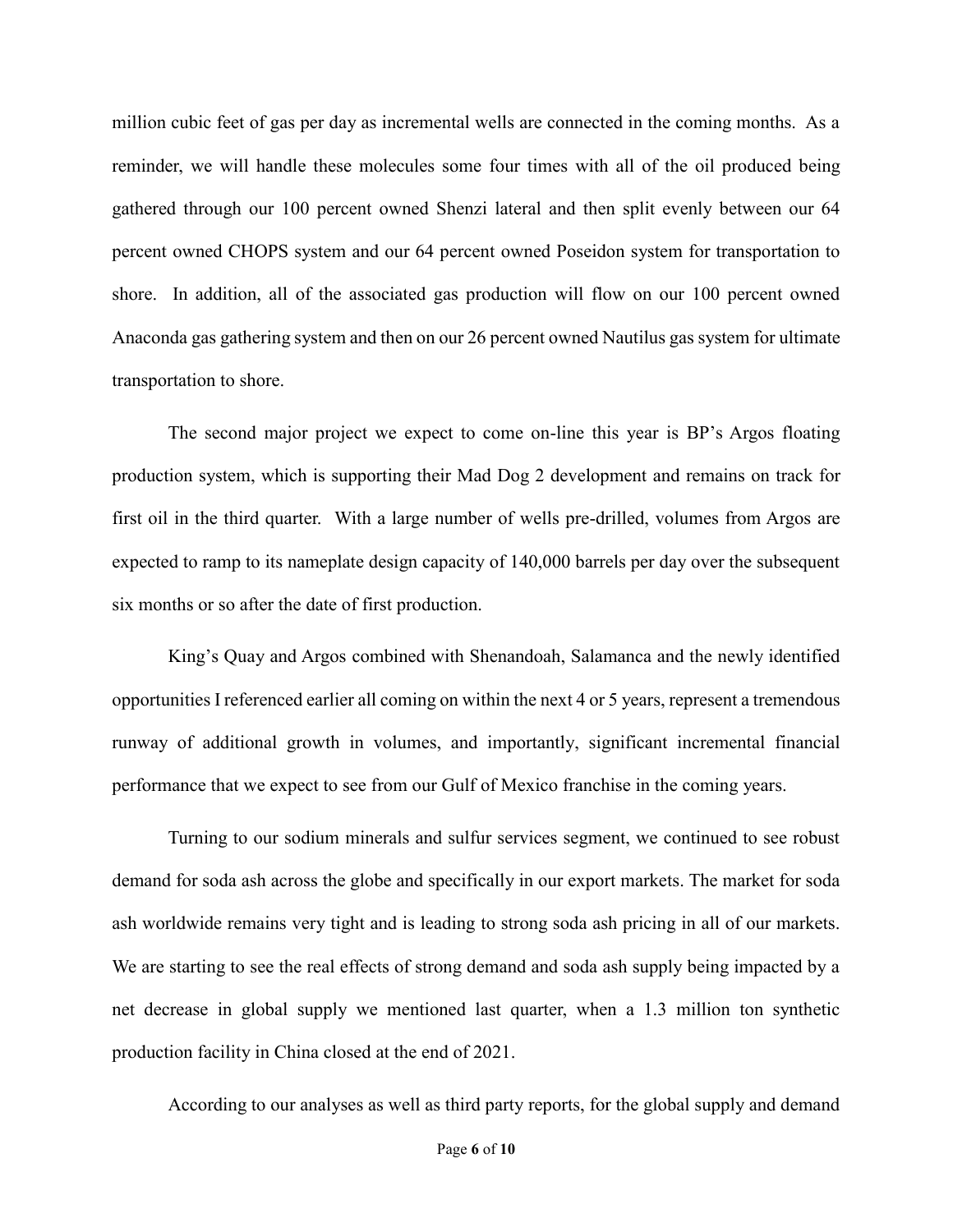of soda ash to balance, the market requires China's installed synthetic production capacity to operate at a roughly 95 to 96 percent rate. Historically, China has only operated around a 90 percent rate. In January and February of 2022, Chinese operating rates dropped to some 83 percent and 84 percent, respectively. As a result, the world-wide market is even tighter than what we would have otherwise expected. I'd also note that the situation in Ukraine is not overly relevant to the world's soda ash market, and we have no direct exposure to such a terribly unfortunate situation.

We do however continue to monitor geopolitical events and recognize there could possibly be a slowdown in economic activity worldwide, especially as measured against recent periods where the world was recovering from the policy decisions made during the height of the COVID pandemic. However, it's our view that it would take a heretofore, unidentified black swan event to significantly, much less materially, affect the current and forecasted supply and demand dynamics for soda ash.

These fundamentally driven market conditions, coupled with the rise in energy input costs and increasing awareness of the environmental footprint of synthetic production, provide, we believe, a very constructive backdrop for soda ash pricing for the remainder of this year. We would expect these conditions to continue over the near to intermediate term and, importantly, still be in place as we discuss re-determinations for 2023 prices towards the end of this year. Should these conditions hold, and as I said earlier we believe it's more likely than not that they will, we would reasonably expect to see prices increase another \$10 - \$15 dollars per ton across all the tons we sell, even after taking into account our multi-year arrangements that often contain caps on annual increases.

We remain very excited to re-start our original Granger production facility and its roughly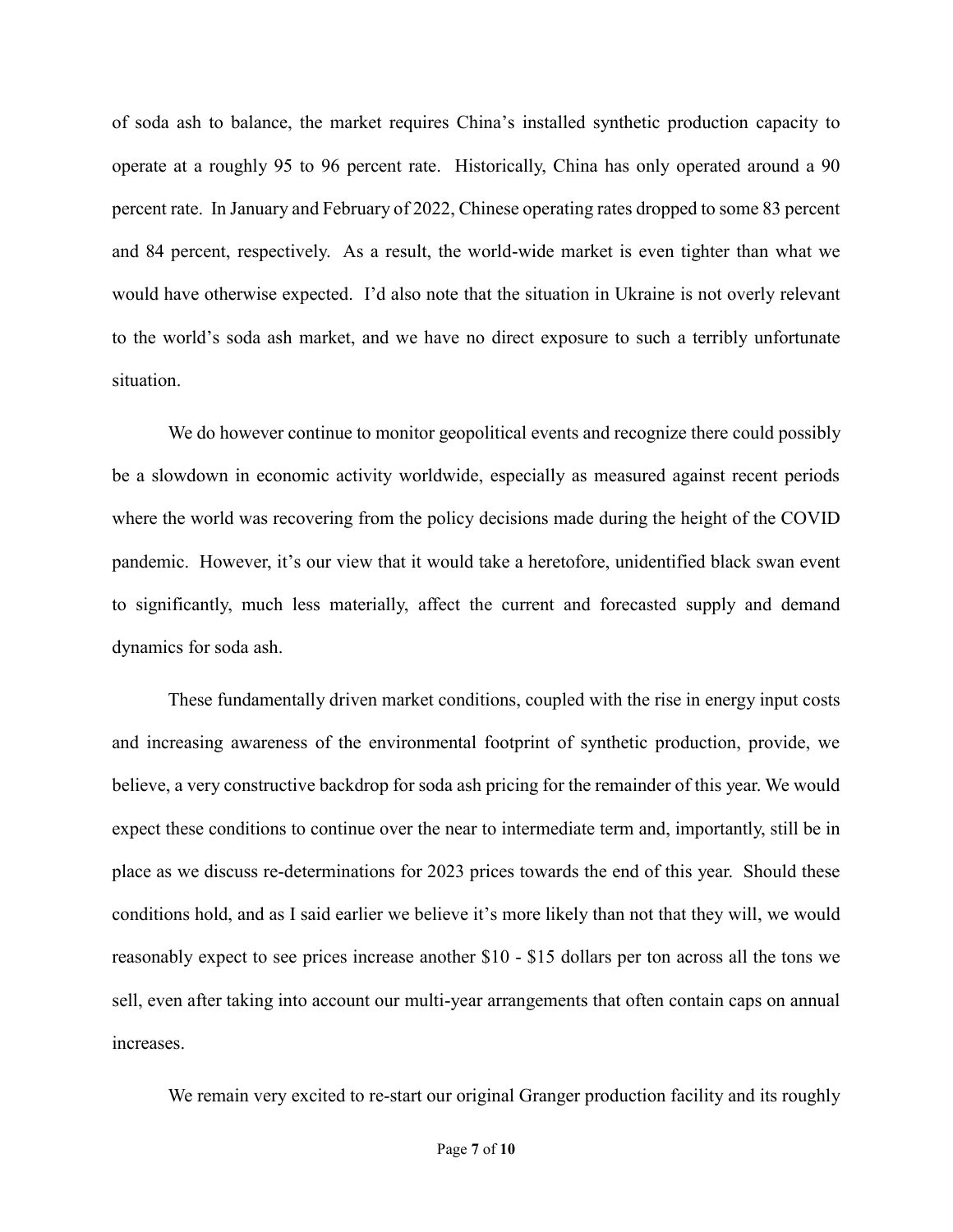500,000 tons of annual production in the first quarter of 2023. Furthermore, our Granger expansion project, representing an incremental 750,000 tons or so of annual production, remains on schedule and on budget for first production in the third quarter of 2023. We continue to believe the expanded Granger facility and its incremental 1.2 to 1.3 million tons per year will be the most significant addition of new, natural, baseload supply to the market for several years to come. Assuming prices remain at least where they are today, or quite frankly even if they pull back some, we would expect that the Granger project will exceed our original forecasts for incremental segment margin once fully ramped and on-line.

On the cost side, we have a fair amount of tools already in place to be able to largely maintain our margins per ton sold. Approximately 75 percent of our existing contracts have a natural gas surcharge already in place, and we will move to 100 percent as contracts allow and are re-opened. We have also hedged a significant amount of our fuel requirements for at least 2022 that aren't already covered by such contractual surcharges. One hundred percent of our export sales have a bunker fuel surcharge. Through ANSAC, we have a very high percentage of our dry bulk transportation costs contracted under favorable terms for the next year or so, and all of our competitors face the same increases we will ultimately face, all of which will ultimately be passed on to, and paid by, the retail consumer.

Our historical refinery services business exceeded our expectations as the demand for our sulfur based products was quite strong as copper and corrugated paper markets remain robust.

Both our marine and onshore facilities and transportation segments continue to show improvements. Market conditions in our marine transportation segment continue to improve across all classes of vessels as the volatility in crude oil and refined product imports creates opportunities at the same time there is continued tightening in overall supply and demand of both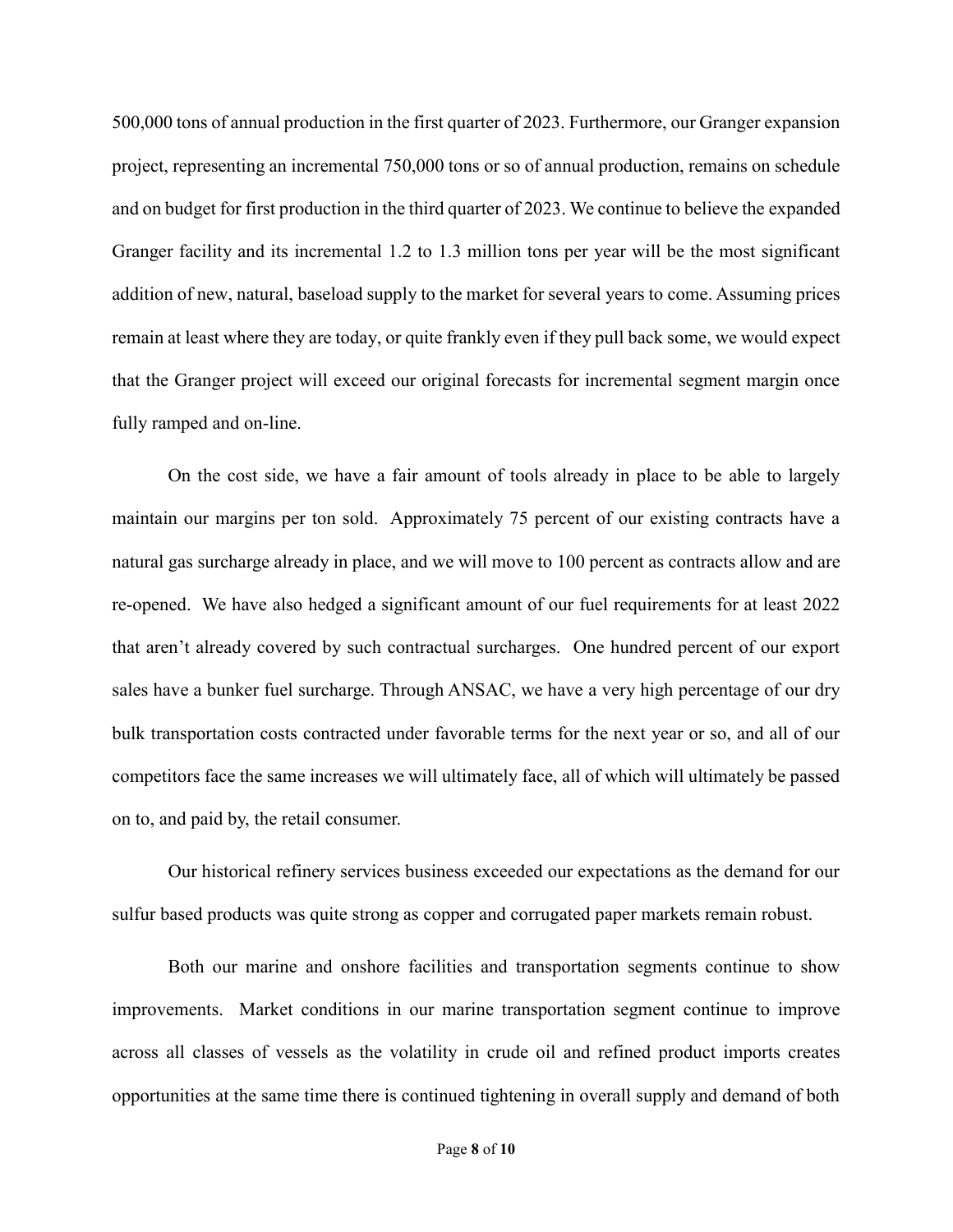the blue and brown water fleets. We remain excited with the trajectory of our marine business and would expect market conditions to continue to improve throughout the remainder of 2022 and into 2023 as the industry deals with net tonnage retirements and rapidly inflating replacement costs.

We continue to expect to see increasing volumes at our onshore terminals and pipelines in both Texas and Louisiana over the remainder of the year as new volumes in the Gulf of Mexico from both King's Quay and Argos come online and need to be further transported to refineries and market demand centers along the Gulf Coast. In addition, the new developments we announced this morning, with expected first oil in late 2024 and into 2025, will potentially add volume growth to these onshore assets in the years ahead. During the quarter we were also successful in extending our agreements with our main customer in and around our Baton Rouge terminal. The agreements provide a framework for future activity, which further reinforces the integration of our assets in to their future operations and plans.

The robust outlook for Genesis over the remainder of the year remains unchanged as our businesses continue to demonstrate their resiliency. New volumes in the Gulf of Mexico combined with strong pricing in our soda ash business and a recovery in our marine segment highlight the tremendous operating leverage we have to overall improving market conditions. As we sit here today, we would reasonably expect our 2022 financial performance to come in towards the high end of our previously announced Segment Margin and Adjusted EBITDA guidance range of \$620 - \$640 million and \$565 - \$585 million, respectively, even after the challenging first quarter in our offshore operations discussed earlier. Furthermore, our guidance does not include the gain and cash distribution proceeds from the sale of our interest in the Independence Hub platform as discussed earlier. That \$32 million dollar gain will be additive to both Segment Margin and Adjusted EBITDA in the second quarter of 2022 and will be included in our bank leverage ratio